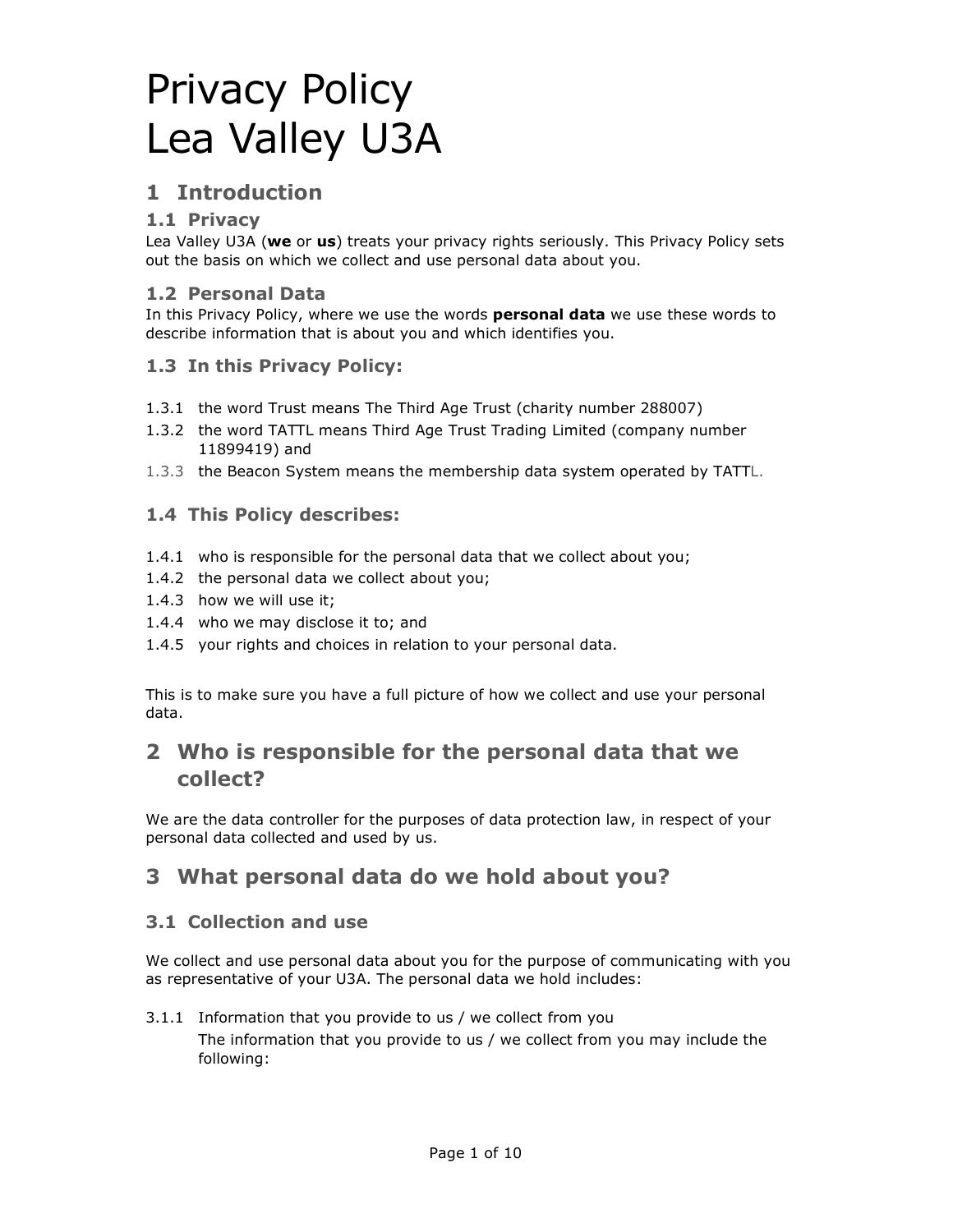| <b>Type of Personal Data</b>                                                        | <b>Examples</b>                                                                                                                                                                                                                                                                                                                                                                                                                                                                              |
|-------------------------------------------------------------------------------------|----------------------------------------------------------------------------------------------------------------------------------------------------------------------------------------------------------------------------------------------------------------------------------------------------------------------------------------------------------------------------------------------------------------------------------------------------------------------------------------------|
| General                                                                             |                                                                                                                                                                                                                                                                                                                                                                                                                                                                                              |
| Contact information                                                                 | When you express an interest in<br>becoming a member of Lea Valley U3A<br>you will be asked to provide certain<br>information. This includes:                                                                                                                                                                                                                                                                                                                                                |
|                                                                                     | your name                                                                                                                                                                                                                                                                                                                                                                                                                                                                                    |
|                                                                                     | home address                                                                                                                                                                                                                                                                                                                                                                                                                                                                                 |
|                                                                                     | email address                                                                                                                                                                                                                                                                                                                                                                                                                                                                                |
|                                                                                     | telephone number                                                                                                                                                                                                                                                                                                                                                                                                                                                                             |
|                                                                                     | gift aid information                                                                                                                                                                                                                                                                                                                                                                                                                                                                         |
|                                                                                     | subscription preferences                                                                                                                                                                                                                                                                                                                                                                                                                                                                     |
| <b>Other</b>                                                                        |                                                                                                                                                                                                                                                                                                                                                                                                                                                                                              |
| Online activity information (to<br>the extent that it constitutes<br>personal data) | Technical information, through your<br>internet browser or electronic<br>device:<br>Certain information is collected by most<br>websites or automatically through your<br>electronic device, such as your IP address<br>(i.e. your computer's address on the<br>internet), screen resolution, operating<br>system type (Windows or Mac) and<br>version, internet browser type and<br>version, electronic device manufacturer<br>and model, language, time of the visit<br>and pages visited. |

This information may be provided:

- (a) in the course of communications between you and us (including by phone, email or otherwise);
- (b) when you provide personal data via our Websites or using other systems which we provide to you;
- (c) via our social media pages, other social media content, tools and applications;

# **4 Information about third parties**

### **4.1 Third parties**

In the course of us communicating with you, you may provide us with personal data relating to third parties.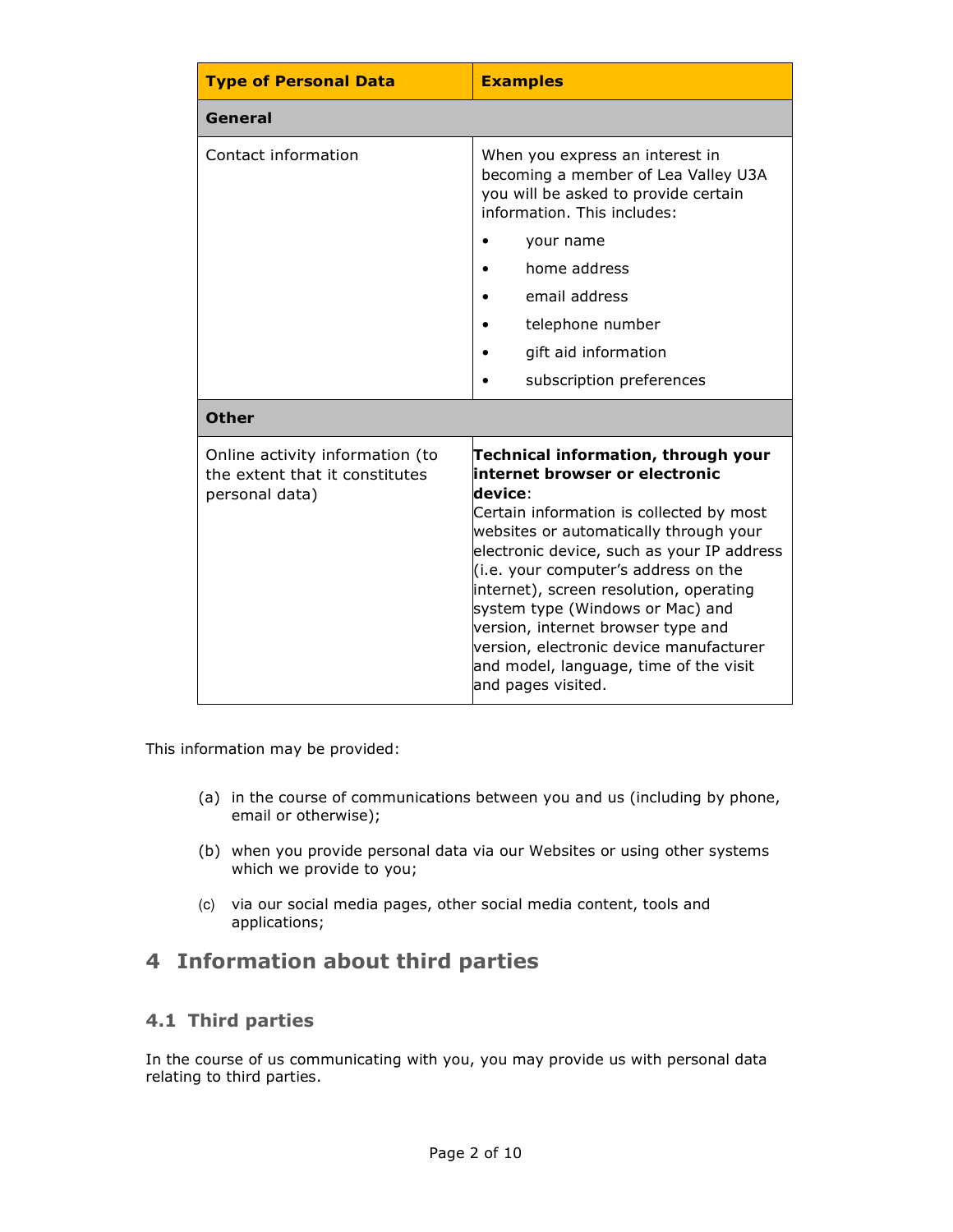### **4.2 Consent and third parties**

We will use this personal data in accordance with this Privacy Policy. If you are providing personal data to us relating to a third party, you confirm that you have the consent of the third party to share such personal data with us and that you have made the information in this Privacy Policy available to the third party.

### **5 How do we use the personal data we collect about you?**

#### **5.1 Purposes**

We use your personal data for a variety of different purposes during the course of us providing services to you. The purposes for which we use your personal data are set out below. Under data protection law, we can only use your personal data if we have a legal basis to do so. Examples of where we have a legal basis to process your personal data, includes when:

- 5.1.1 we have your **consent**;
- 5.1.2 it is necessary to enter into or perform a **contract** we have with you (or to take steps at your request prior to entering into that contract);
- 5.1.3 it is necessary to comply with a **legal obligation**; or
- 5.1.4 it is in our **legitimate interests** to process your personal data.

#### **5.2 Legal Basis**

We have set out our reasons for using your personal data in the table below under the heading **Legal Basis**. Where we rely on our legitimate interests, we have set out those interests in the table below.

| <b>Purpose</b>                                                                                        | <b>Legal Bases</b>   |
|-------------------------------------------------------------------------------------------------------|----------------------|
| To set up and manage your membership                                                                  | Contract             |
|                                                                                                       | Legitimate interests |
| To manage membership information on                                                                   | Contract             |
| the Beacon system                                                                                     | Legitimate interests |
| To share with the Trust and TATTL to<br>manage, develop and make<br>improvements to the Beacon system | Legitimate interests |
| To administer, plan and manage our U3A                                                                | Legitimate interests |
| To monitor, develop and improve the<br>provision of our U3A activity                                  | Legitimate interests |
| To communicate with you about our U3A                                                                 | Contract             |
| products, services, activities and events                                                             | Legitimate interests |
| To communicate with you about Trust                                                                   | Contract             |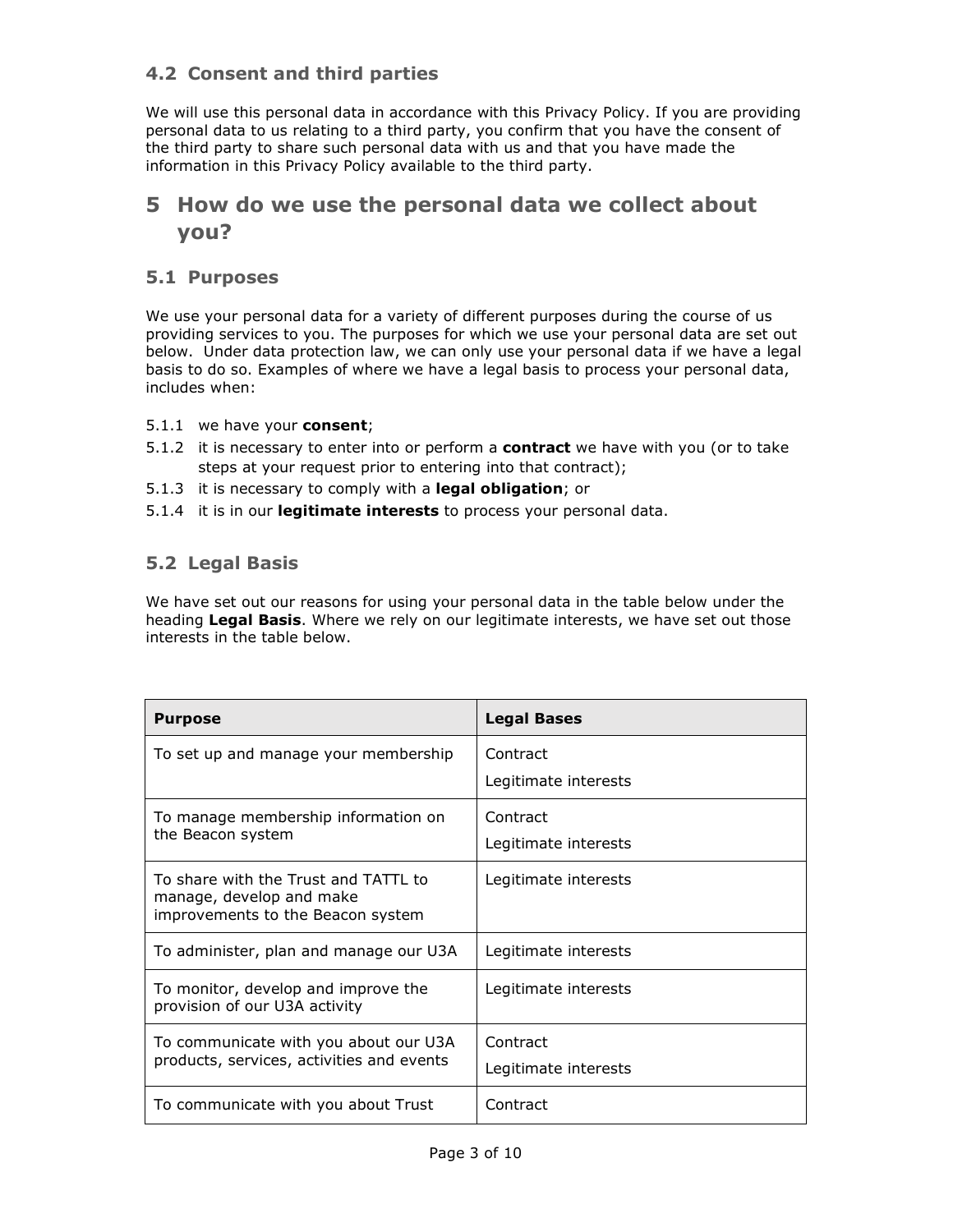| <b>Purpose</b>                                                                                       | <b>Legal Bases</b>   |
|------------------------------------------------------------------------------------------------------|----------------------|
| products, services, activities and events                                                            | Legitimate interests |
| To deliver Trust publications including<br>Third Age Matters                                         | Contract             |
|                                                                                                      | Legitimate interests |
| To comply with any legal or regulatory<br>obligations (including in connection with a<br>court order | Legal obligation     |
| To enforce or apply the agreements                                                                   | Contract             |
| concerning you (including agreements<br>between you and us).                                         | Legitimate interests |
| To manage any issues, complaints,<br>feedback and enquiries.                                         | Consent              |
|                                                                                                      | Contract             |
|                                                                                                      | Legitimate interests |

## **6 Automated processing**

We do not use your personal data to make any automated decisions that might affect you.

# **7 Who may we disclose your Personal data to?**

### **7.1 We may share your personal data with:**

#### 7.1.1 the Third Age Trust and

- 7.1.2 Third Age Trust Trading Limited and
- 7.1.3 our service providers and business partners.

For more information please refer to Schedules 1 and 2.

### **7.2 We may also disclose your personal data to other third parties, for example:**

- 7.2.1 if we or substantially all of our assets are acquired by a third party (or are subject to a reorganisation within our corporate group), personal data held by us will be one of the transferred assets; and
- 7.2.2 if we are under a duty to disclose or share your personal data in order to comply with any legal obligation, or in order to enforce or apply our the agreements concerning you (including agreements between you and us).

### **8 Where will we transfer your personal data?**

If we transfer personal data outside the UK or the European Economic Area (**EEA**), we will implement appropriate and suitable safeguards to ensure that such personal data will be protected as required by applicable data protection law.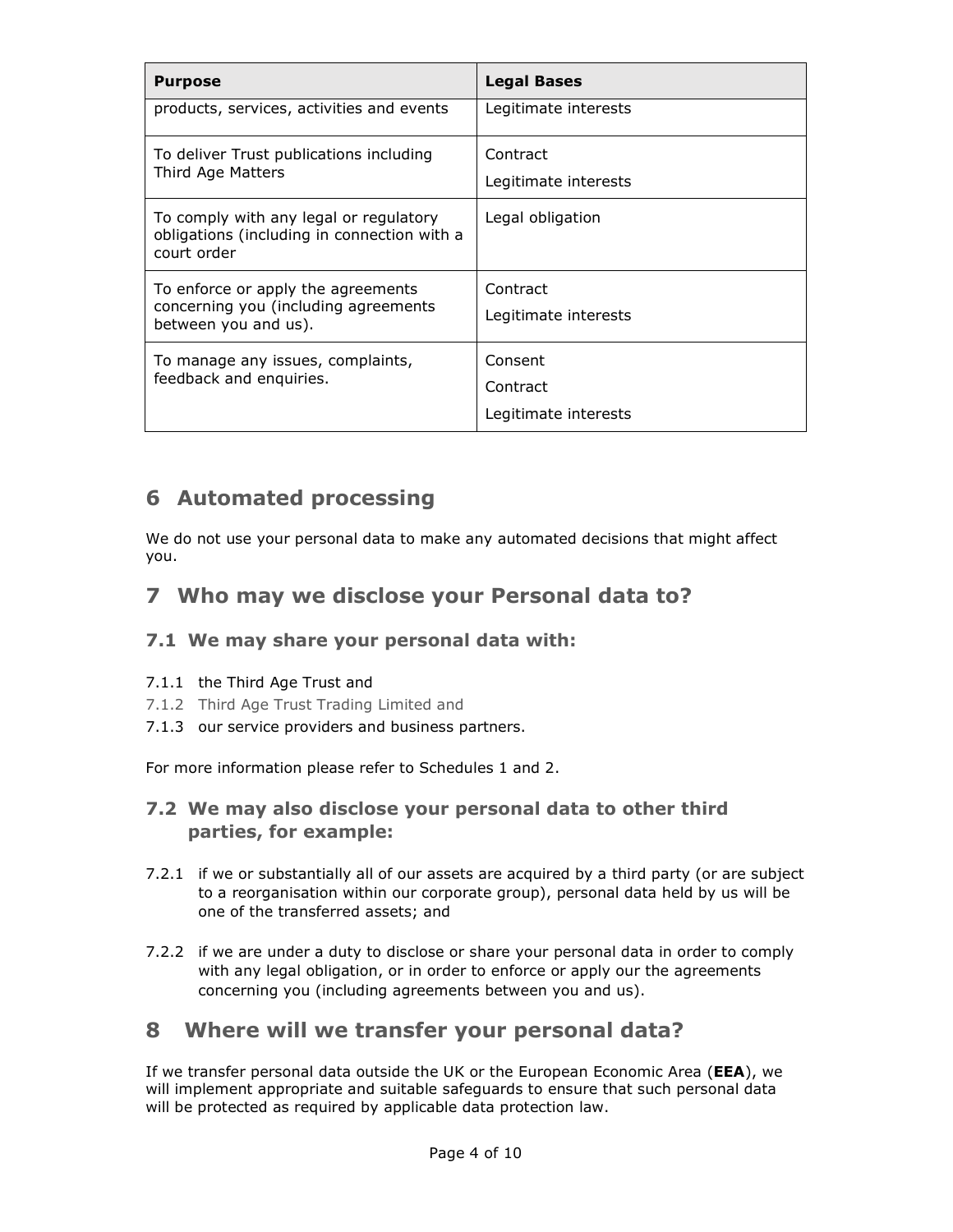# **9 How long will we keep your personal data?**

#### **9.1 Retention periods**

We will keep your personal data for different periods depending on the nature of the information, the purpose for which it was collected, any legal obligation and/or business reason to retain.

#### **9.2 Extensions**

Please note that the above retention period may be extended where we need to preserve and use personal data for the purposes of bringing or defending a legal claim. In such cases, we will continue to hold and process your personal data for as long as is necessary to deal with the legal proceedings.

## **10 Your rights**

You have certain rights with respect to your personal data. The rights will only apply in certain circumstances and are subject to certain exemptions. Please see the table below for a summary of your rights. Details of who to contact to exercise these rights can be found in paragraph 14.

|                                                     | <b>Summary of your rights</b>                                                                                                                                                                                                                                                                                                                                                                                                                                                                                                                                                                         |
|-----------------------------------------------------|-------------------------------------------------------------------------------------------------------------------------------------------------------------------------------------------------------------------------------------------------------------------------------------------------------------------------------------------------------------------------------------------------------------------------------------------------------------------------------------------------------------------------------------------------------------------------------------------------------|
| <b>Right of access to</b><br>your personal<br>data  | You have the right to receive a copy of your personal data<br>that we hold about you and information about how we use it,<br>subject to certain exemptions.                                                                                                                                                                                                                                                                                                                                                                                                                                           |
| <b>Right to rectify</b><br>your personal<br>data    | You have the right to ask us to correct your personal data<br>that we hold where it is incorrect or incomplete.<br>To ensure the information we hold is accurate and up to<br>date, member's need to inform the U3A as to any changes to<br>their personal information. You can do this by contacting the<br>membership secretary by email at <b>Vu3a-</b><br>memsec@outlook.com or their contact details are shown in<br>the Newsletter.                                                                                                                                                             |
|                                                     | On an annual basis you will have the opportunity to update<br>your information, as required, via the membership renewal<br>process. Should you wish to view the information that LVU3A<br>holds on you, you can make this request by contacting the<br>membership secretary. There may be certain circumstances<br>where we are not able to comply with this request. This<br>would include where the information may contain references<br>to other individuals or for legal, investigative or security<br>reasons. Otherwise we will usually respond within one month<br>of the request being made. |
| <b>Right to erasure</b><br>of your personal<br>data | You have the right to ask that your personal data be deleted<br>in certain circumstances. For example:<br>where your personal data is no longer necessary in<br>$\bullet$<br>relation to the purposes for which it was collected or<br>otherwise used;<br>if you withdraw your consent and there is no other legal                                                                                                                                                                                                                                                                                    |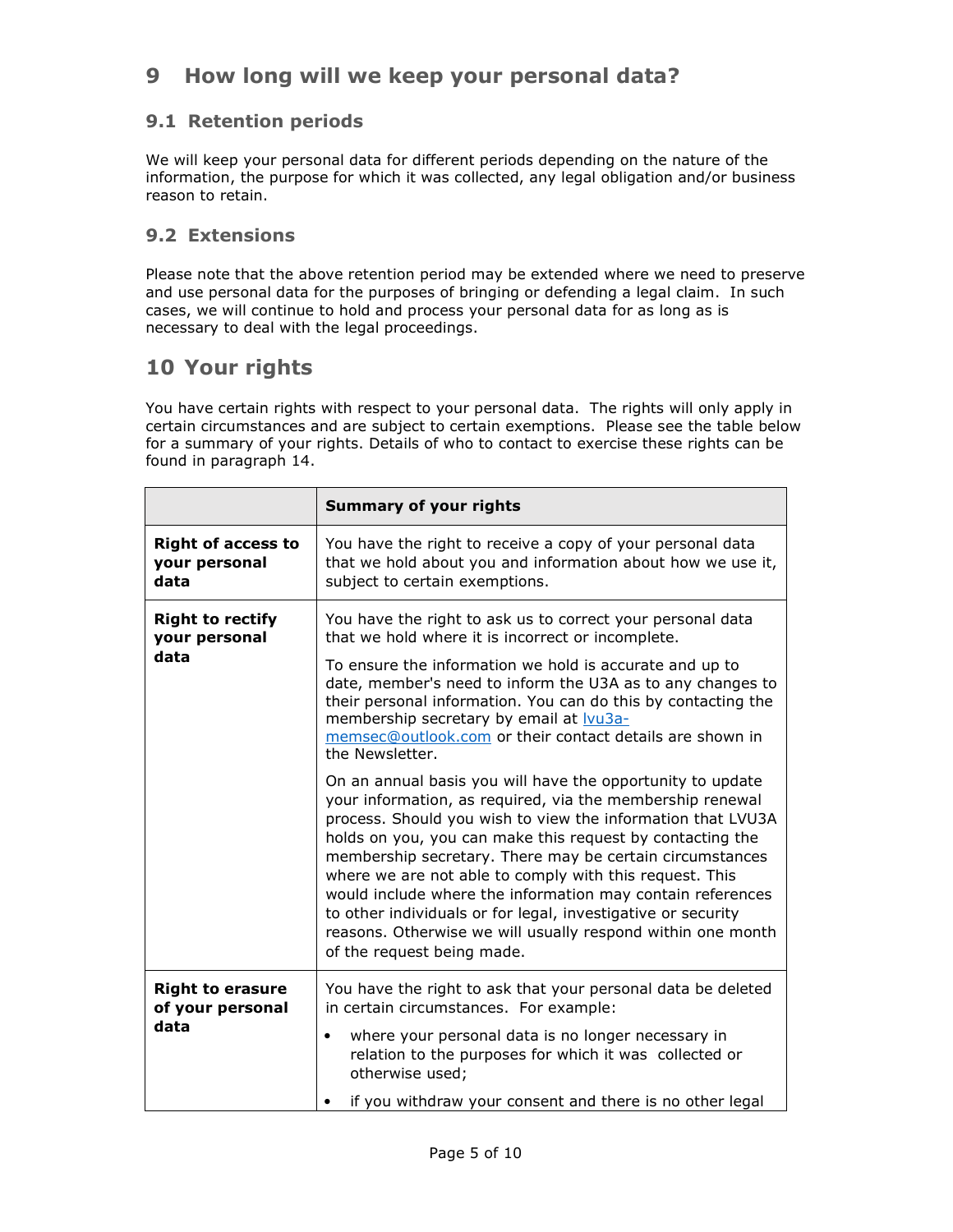|                                                               | <b>Summary of your rights</b>                                                                                                                                                                               |
|---------------------------------------------------------------|-------------------------------------------------------------------------------------------------------------------------------------------------------------------------------------------------------------|
|                                                               | ground for which we rely on for the continued use of your<br>personal data;                                                                                                                                 |
|                                                               | if you object to the use of your personal data (as set out<br>$\bullet$<br>below);                                                                                                                          |
|                                                               | if we have used your personal data unlawfully; or<br>$\bullet$                                                                                                                                              |
|                                                               | if your personal data needs to be erased to comply with a<br>$\bullet$<br>legal obligation.                                                                                                                 |
| <b>Right to restrict</b><br>the use of your                   | You have the right to suspend our use of your personal data<br>in certain circumstances. For example:                                                                                                       |
| personal data                                                 | where you think your personal data is inaccurate but only<br>$\bullet$<br>for so long as is required for us to verify the accuracy of<br>your personal data;                                                |
|                                                               | the use of your personal data is unlawful and you oppose<br>$\bullet$<br>the erasure of your personal data and request that it is<br>suspended instead;                                                     |
|                                                               | we no longer need your personal data, but your personal<br>$\bullet$<br>data is required by you for the establishment, exercise or<br>defence of legal claims; or                                           |
|                                                               | you have objected to the use of your personal data and<br>$\bullet$<br>we are verifying whether our grounds for the use of your<br>personal data override your objection.                                   |
| <b>Right to data</b><br>portability                           | You have the right to obtain your personal data in a<br>structured, commonly used and machine-readable format<br>and for it to be transferred to another organisation, where it<br>is technically feasible. |
|                                                               | The right only applies:                                                                                                                                                                                     |
|                                                               | to personal data you provided to us;<br>$\bullet$                                                                                                                                                           |
|                                                               | where we rely on the following legal bases:<br>٠                                                                                                                                                            |
|                                                               | consent; or                                                                                                                                                                                                 |
|                                                               | for the performance of a contract; and                                                                                                                                                                      |
|                                                               | when the use of your personal data is carried out by<br>٠<br>automated (i.e. electronic) means.                                                                                                             |
| <b>Right to object to</b><br>the use of your<br>personal data | You have the right to object to the use of your personal data<br>in certain circumstances and subject to certain exemptions.<br>For example:                                                                |
|                                                               | where you have grounds relating to your particular<br>$\bullet$<br>situation and we use your personal data for our legitimate<br>interests (or those of a third party);                                     |
|                                                               | if you object to the use of your personal data for direct<br>$\bullet$<br>marketing purposes; and                                                                                                           |
|                                                               | where we use your personal data to take a decision which<br>$\bullet$<br>is based solely on automated processing where that<br>decision produces a legal effect or otherwise significantly                  |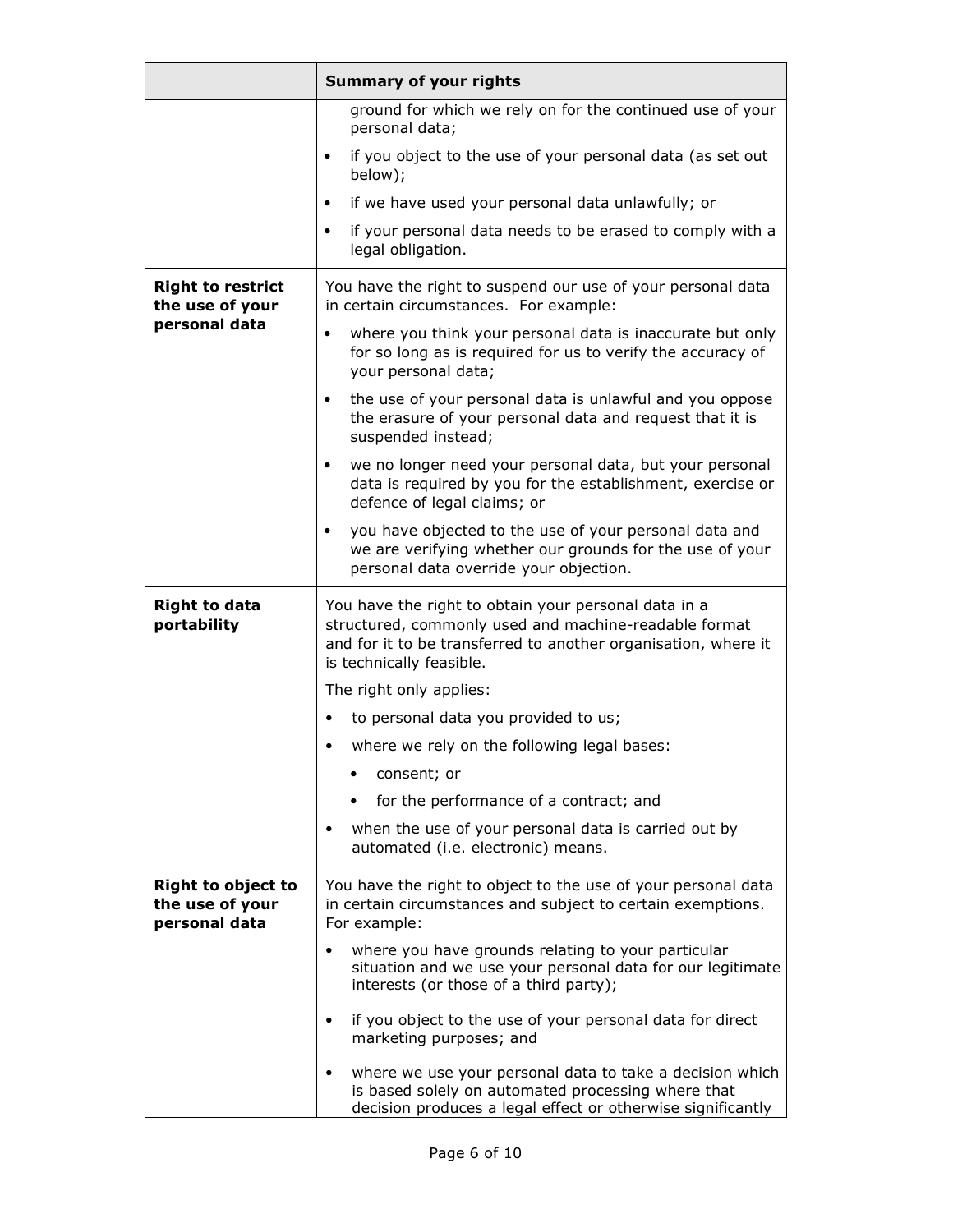|                                                                             | <b>Summary of your rights</b>                                                                                                                                                                                                                                                             |
|-----------------------------------------------------------------------------|-------------------------------------------------------------------------------------------------------------------------------------------------------------------------------------------------------------------------------------------------------------------------------------------|
|                                                                             | affects you.                                                                                                                                                                                                                                                                              |
| <b>Right to withdraw</b><br>consent                                         | You have the right to withdraw your consent at any time<br>where we rely on consent to use your personal data.                                                                                                                                                                            |
| <b>Right to complain</b><br>to the relevant<br>data protection<br>authority | You have the right to complain to the relevant data<br>protection authority, which is in the case of us, the<br>Information Commissioner's Office (ICO), where you think<br>we have not used your personal data in accordance with<br>data protection law. The ICO's contact details are: |
|                                                                             | Information Commissioner's Office                                                                                                                                                                                                                                                         |
|                                                                             | Wycliffe House                                                                                                                                                                                                                                                                            |
|                                                                             | Water Lane                                                                                                                                                                                                                                                                                |
|                                                                             | Wilmslow                                                                                                                                                                                                                                                                                  |
|                                                                             | Cheshire                                                                                                                                                                                                                                                                                  |
|                                                                             | SK9 5AF                                                                                                                                                                                                                                                                                   |

# **11 Third party links**

Our Website may include links to third-party websites, plug-ins and applications. Clicking on those links or enabling those connections may allow third parties to collect or share data about you. We do not control these third-party websites and are not responsible for how they handle your personal data. When you leave our Website, we encourage you to read the privacy notice of every website you visit.

# **12 Cookies**

The Website uses cookies to distinguish you from other users of the Website. This helps us to provide you with a good experience when you browse the Website and also allows us to improve the Website.

# **13 Changes to our privacy policy**

This Privacy Policy is available on our website at http://www.lvu3a.org.uk or on request from The Secretary by email at secretarylvu3a@outlook.com; their alternative contact details are shown in the Newsletter. This policy may change from time to time. Members will be informed via the newsletter and the monthly meetings when any material changes are made to Lea Valley U3As policies and procedures.

### **14 Queries**

### **14.1 Queries regarding this policy or use of data**

If you have any questions regarding this Privacy Policy or the way we use your personal data, please contact The Secretary by email at secretarylvu3a@outlook.com. The Secretary's alternative contact details can also be found in the Newsletter.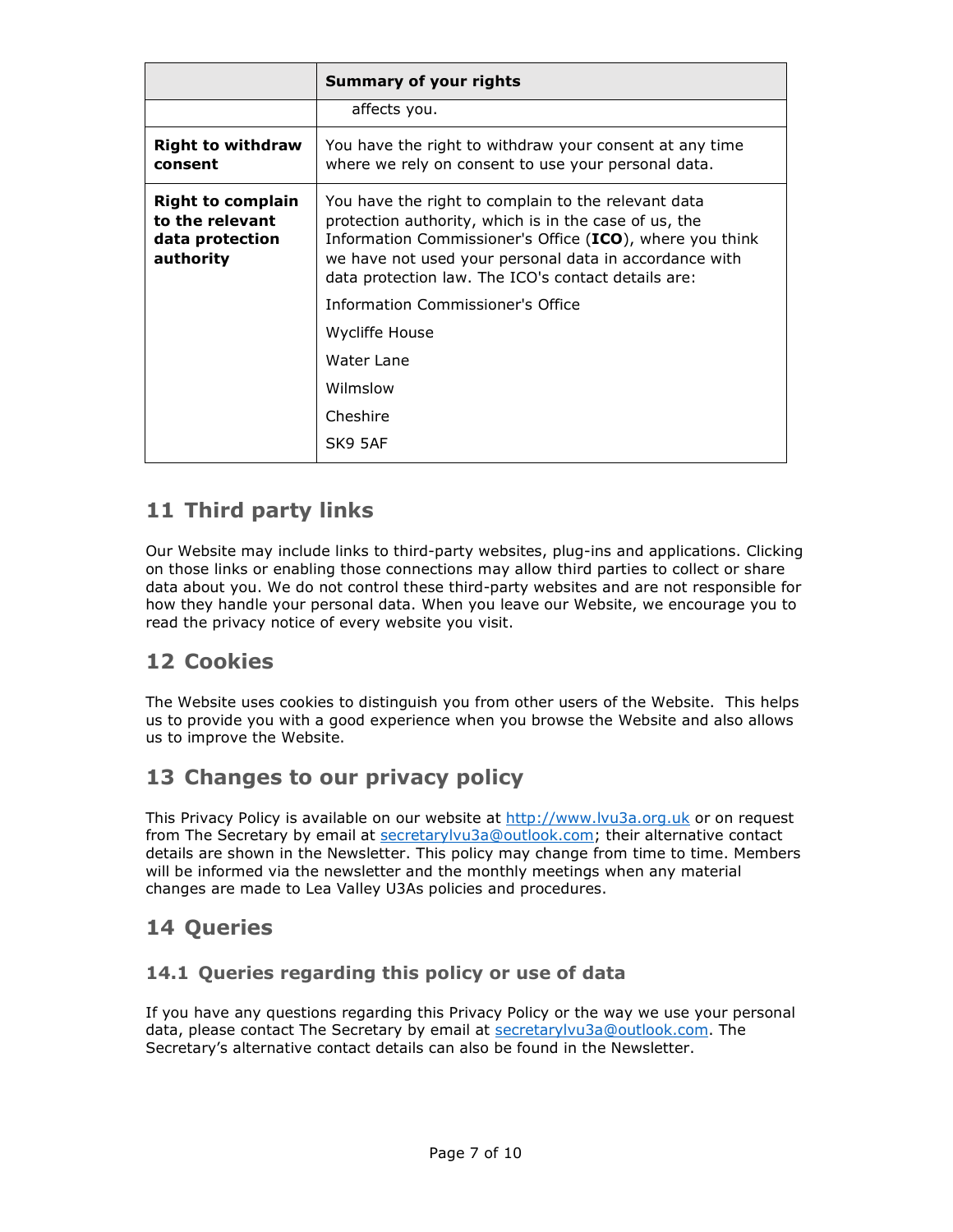# **15Adoption and Review**

This Privacy Policy was adopted by Lea Valley U3A on 25th April 2022.

Policy review: As directed by The Third Age Trust.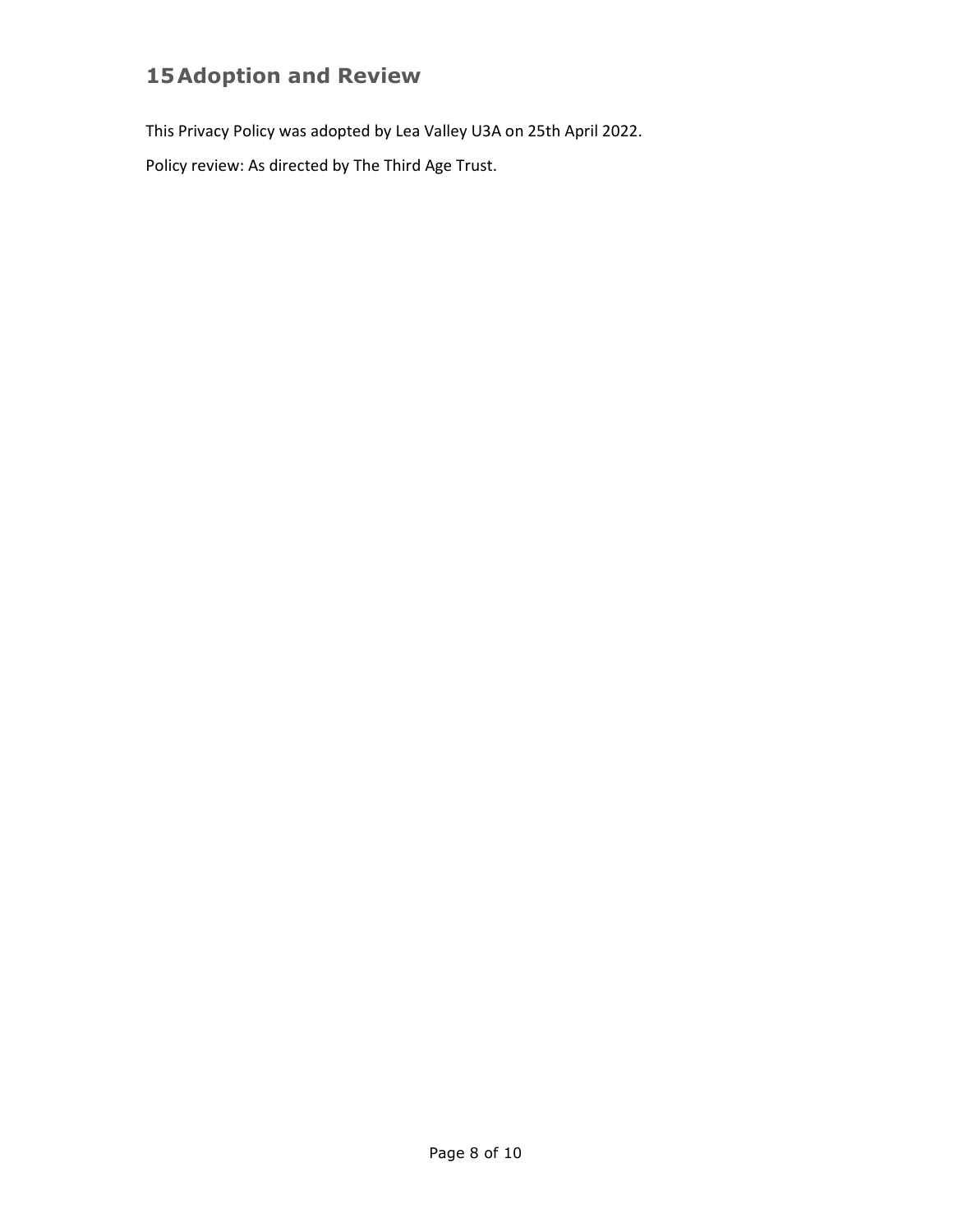#### **SCHEDULE 1**

#### **WHO IS PERSONAL DATA SHARED WITH?**

| <b>Type of third party</b>                                           | <b>Examples</b>                                                                                                                                                                                                                                                                                                                                                                                                                                                                                                               |
|----------------------------------------------------------------------|-------------------------------------------------------------------------------------------------------------------------------------------------------------------------------------------------------------------------------------------------------------------------------------------------------------------------------------------------------------------------------------------------------------------------------------------------------------------------------------------------------------------------------|
| General                                                              |                                                                                                                                                                                                                                                                                                                                                                                                                                                                                                                               |
| Our service providers and business<br>partners                       | Our business partners, suppliers and sub-<br>contractors for the performance of any<br>contract we enter into with you (see<br>Schedule 2)                                                                                                                                                                                                                                                                                                                                                                                    |
| Our professional advisers                                            | Including accountants, lawyers and other<br>professional advisers that assist us in<br>carrying out our business activities.                                                                                                                                                                                                                                                                                                                                                                                                  |
| Government authorities and third parties<br>involved in court action | External agencies and organisations<br>(including the police and other law<br>enforcement agencies) for the purpose of<br>complying with applicable legal and<br>regulatory obligations.                                                                                                                                                                                                                                                                                                                                      |
| <b>Law Enforcement and Regulation</b>                                |                                                                                                                                                                                                                                                                                                                                                                                                                                                                                                                               |
| Police and law enforcement agencies                                  | We may share personal data with the<br>police and other law enforcement<br>agencies in connection with the<br>prevention and detection of crime                                                                                                                                                                                                                                                                                                                                                                               |
| Regulatory bodies                                                    | We may share personal data with third<br>parties if we are under a duty to disclose<br>or share your personal data in order to<br>comply with any legal obligation or<br>instructions of a regulatory body<br>(including in connection with a court<br>order), or in order to enforce or apply the<br>terms of any agreements we have with or<br>otherwise concerning you (including<br>agreements between you and us) or to<br>protect our rights, property or safety of<br>our clients, employees or other third<br>parties |

#### **SCHEDULE 2**

#### **OUR SERVICE PROVIDERS AND BUSINESS PARTNERS**

| <b>Name of third party</b>      | <b>Purpose</b>                                                            |
|---------------------------------|---------------------------------------------------------------------------|
| Third Age Trust                 | For Third Age Trust to provide<br>membership support, advice and guidance |
| Third Age Trust Trading Limited | For Third Age Trust Trading Limited to                                    |